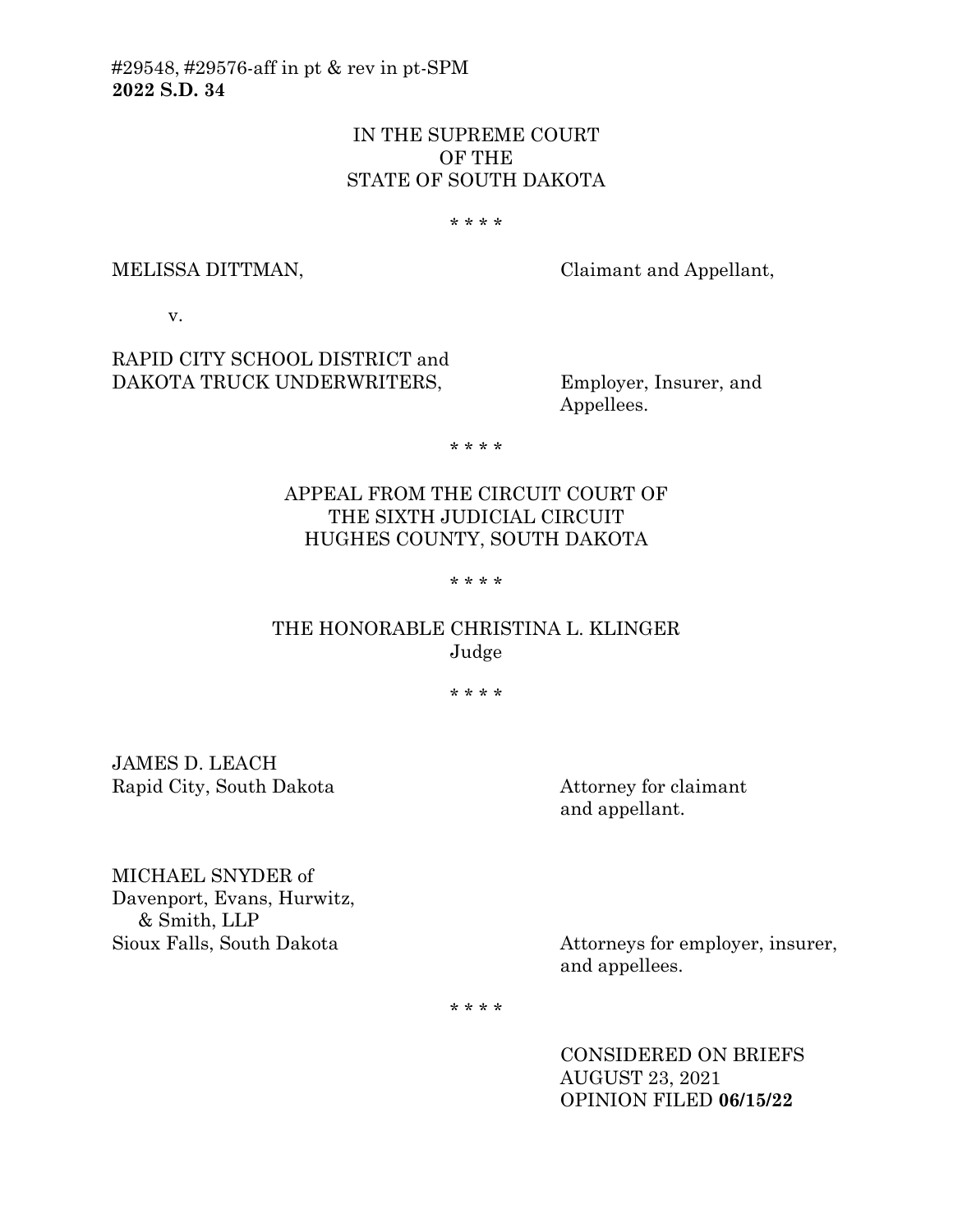MYREN, Justice

[¶1.] Rapid City School District (Employer) and Dakota Truck Underwriters (Insurer) denied coverage for medical expenses Melissa Dittman incurred while being treated by Dr. Donald Corenman. Dittman filed a petition for hearing with the Department of Labor and Regulation (Department). The Department granted Employer/Insurer's motion for summary judgment regarding these medical expenses. Dittman appealed to the circuit court, which affirmed the Department's decision. Dittman appeals. Employer/Insurer filed a notice of review regarding an earlier ruling by the Department. We affirm in part and reverse in part.

#### **Facts and Procedural History**

[¶2.] On February 17, 2017, Dittman injured her back while working as a special education teacher for Employer. Dittman provided Employer with timely notice of her injury. At the time of the injury, Insurer insured the Employer. Dittman initially sought treatment with Black Hills Orthopedic & Spine Center on April 27, 2017, from Dr. Robert Woodruff and his physician's assistant (P.A.), Mitch Grieve. P.A. Grieve referred Dittman to Dr. Peter Vonderau at The Rehab Doctors for pain treatment. Dittman attended appointments with Dr. Vonderau in 2017 and 2018.[1](#page-1-0)

[¶3.] At an August 2, 2017 appointment, Dr. Vonderau and Dittman discussed the possibility of surgery. Dr. Vonderau referred Dittman back to Black Hills Orthopedic & Spine Center for a surgical evaluation. On August 10, 2017,

<span id="page-1-0"></span><sup>1.</sup> In their briefing before the Department, the circuit court, and this Court, both parties treat Dr. Vonderau as Dittman's initial treating physician under SDCL 62-4-43.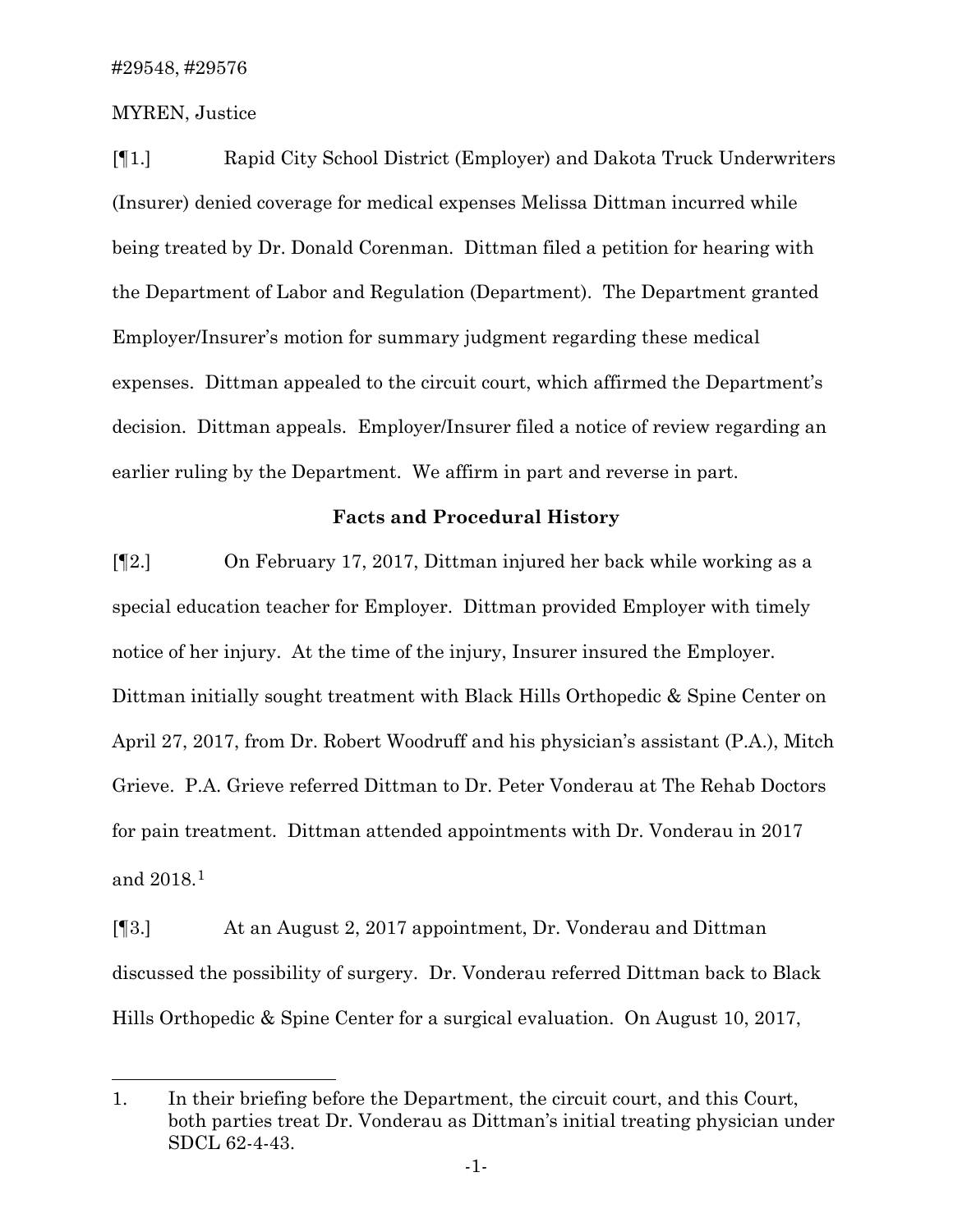P.A. Grieve determined that Dittman was not a surgical candidate. Despite this assessment, Dittman continued discussing surgery with Dr. Vonderau and indicated that she would continue researching potential surgeons. Insurer paid Dittman's medical expenses related to Dr. Woodruff, Dr. Vonderau, and P.A. Grieve.

[¶4.] Dittman identified a potential surgeon, Dr. Donald Corenman in Vail, Colorado. Dr. Vonderau had previously made successful referrals to Dr. Corenman. On November 3, 2017, Dr. Vonderau submitted a request for a surgical consultation with Dr. Corenman to Employer/Insurer's case management plan provider. The case manager handling Dittman's claims denied this request.

[¶5.] Dittman filed a petition for hearing regarding this denial on November 28, 2017. Dittman asserted that she sustained an injury arising out of and in the course of her employment, that Employer received notice the same day, that Employer was insured by Insurer, that she was entitled to workers' compensation benefits, and that Insurer was refusing to pay expenses related to the referral from her treating physician to Dr. Corenman.

[¶6.] On January 4, 2018, Employer/Insurer filed an answer in which they alleged the petition failed to state a claim upon which relief could be granted and denied "each and every allegation in the Petition unless specifically admitted or qualified." With respect to Dittman's claims of work-related injury and notice to Employer, Employer/Insurer limited its answer as follows: "[A]dmit only that on or about February 17, 2017, Claimant reported to Employer that she claimed to have suffered an injury to her low back arising out of and in the course of employment." Insurer admitted insuring Employer and asserted "that all workers' compensation

-2-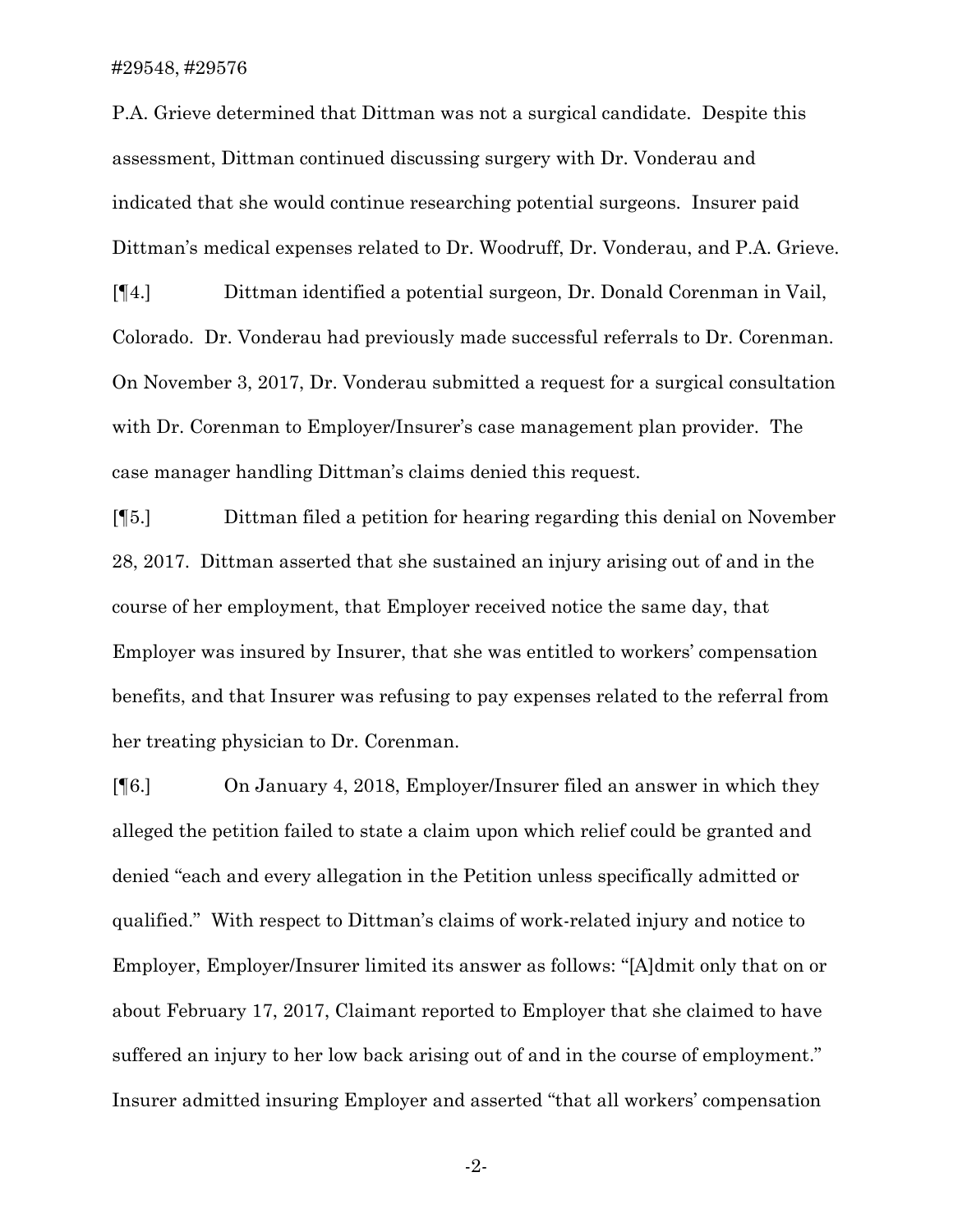benefits to which Claimant has demonstrated entitlement and of which they are aware have been paid."

[¶7.] The Department entered a scheduling order which required the parties to identify the issues to be decided by the Department. On January 16, 2018, Dittman specified: "I believe the only relevant issue is whether the treating physician Dr. Vonderau's referral of Ms. Dittman to Dr. Corenman in Colorado for a second opinion is a covered expense under worker's compensation. The employer's Answer denies that Ms. Dittman sustained an injury, but I do not believe this is a genuine issue." Employer/Insurer identified the issue as: "Whether the evaluation Claimant seeks with Dr. Corenman is a second opinion at her own expense pursuant to SDCL 62-4-43."

[¶8.] On February 9, 2018, Dittman again talked to Dr. Vonderau about her ongoing pain and her desire for further assessment. Dr. Vonderau referred Dittman to Dr. Corenman because conservative treatment had not provided her relief from pain. This time, Dr. Vonderau did not seek prior approval from Insurer's case management plan provider. Dittman had a long-distance telephonic consultation with Dr. Corenman on July 17, 2018. On October 2, 2018, Dittman traveled to Colorado for an evaluation. On December 3, 2018, Dittman underwent a successful spinal fusion surgery with Dr. Corenman.

[¶9.] On February 28, 2018, Dittman filed a motion to compel discovery related to a request for admission she had served upon Employer/Insurer. The request for admission asked Employer/Insurer to admit that: "On or about February 17, 2017, claimant sustained an injury arising out of and in the course of her

-3-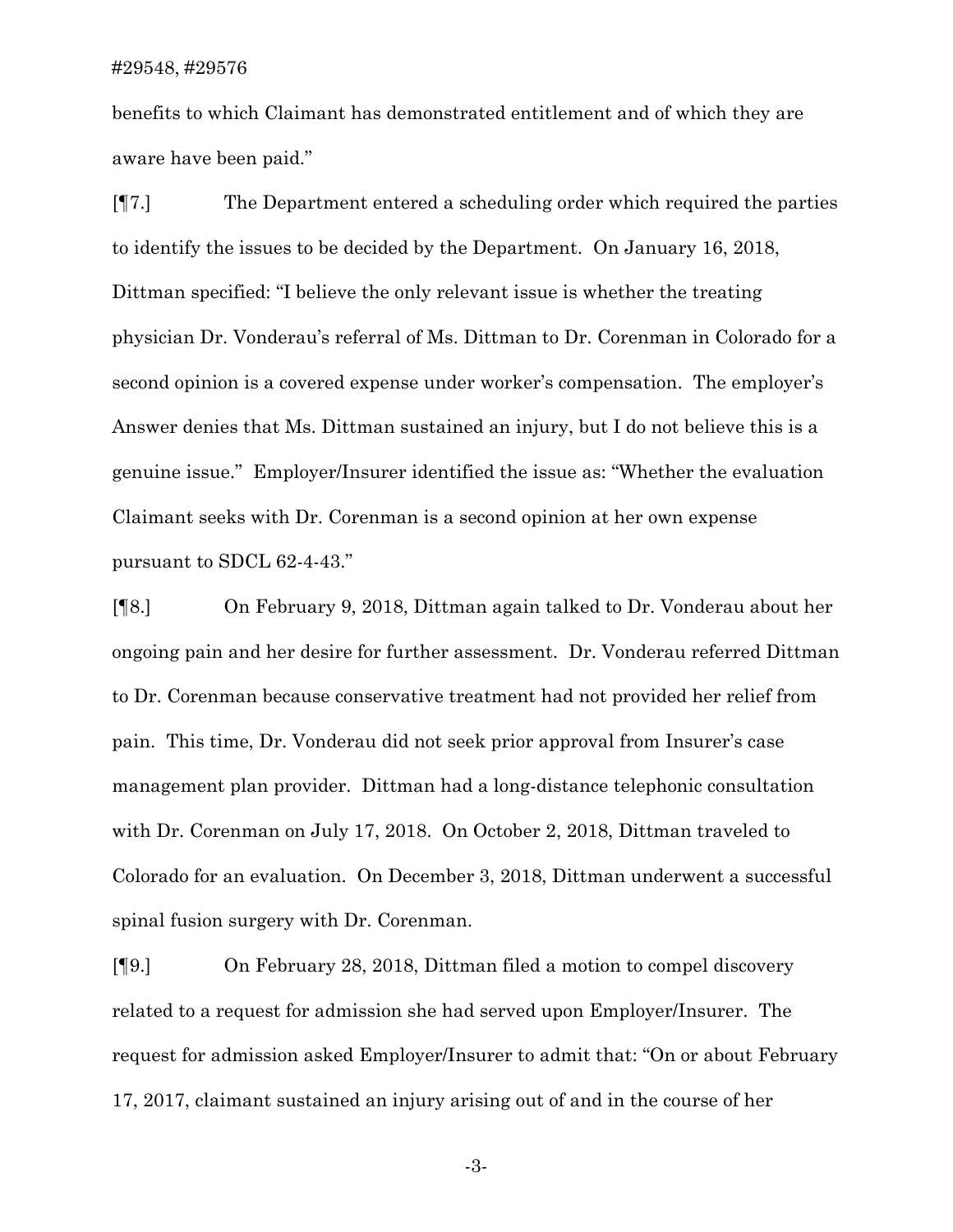employment." Employer/Insurer objected to the request for admission "on the grounds that it is irrelevant to the sole issue . . . and not likely to lead to the discovery of admissible evidence" and because it sought a legal conclusion for which Dittman bears the burden of proof. Reserving these objections, Employer/Insurer then responded that Dittman "claimed she suffered an injury at work on or about February 17, 2017, for which she has received workers' compensation benefits, but the Employer and Insurer expressly reserves all rights under Title 62 to continue to investigate the claim, specifically including but not limited to whether her employment, including any February 17, 2017, injury, remains a major contributing cause of her condition, impairment disability, or need for treatment." The Department established a briefing schedule related to the motion to compel discovery.

[¶10.] In its briefing in opposition to the motion to compel, Employer/Insurer argued that it had not denied Dittman's claims for benefits, except for those related to Dr. Corenman. Employer/Insurer explained that this denial was based on an application of SDCL 62-4-43 and not a general denial of compensability. Secondly, Employer/Insurer argued the request for admission improperly called for an admission on a question of law. Lastly, after noting that a claimant has the burden to prove entitlement to compensation, Employer/Insurer argued that the request for admission was merely an attempt to shift that burden to the Employer/Insurer. Employer/Insurer argued that, under SDCL 62-7-33, once an insurer admits compensability, the insurer has the burden to prove a change in the claimant's condition before the insurer may deny additional benefits, citing *Hayes v.* 

-4-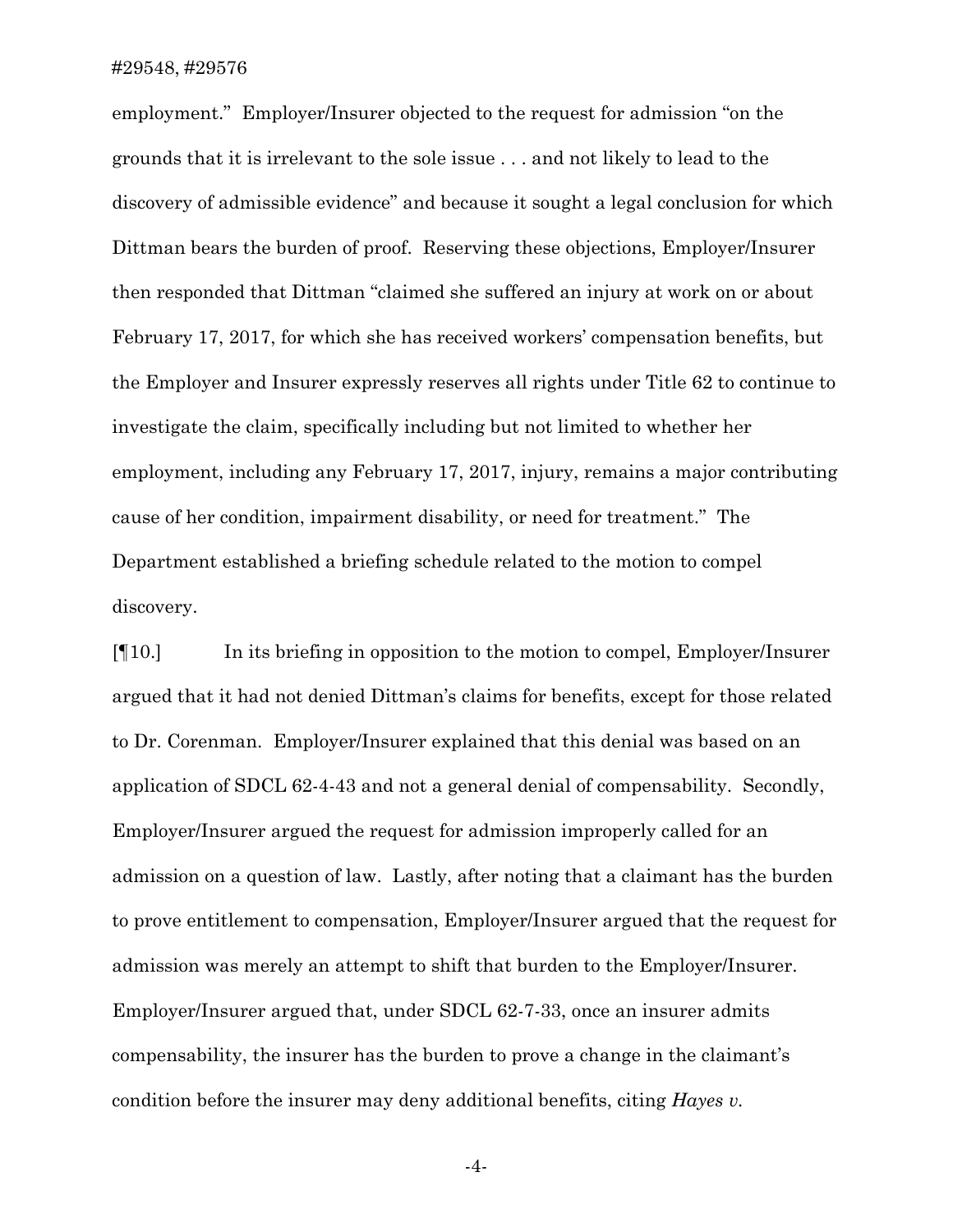*Rosenbaum Signs & Outdoor Advertising, Inc.*, 2014 S.D. 64, ¶ 23, 853 N.W.2d 878, 884. Employer/Insurer argued that the workers' compensation system encourages employers to pay claims promptly, which would be adversely affected if prompt payment of claims precluded the employer from later denying liability based on later-acquired information. Dittman contended that "there is no reason why" Employer/Insurer should not be required to admit or deny that the injury arose out of and in the course of employment. The Department denied the motion to compel discovery because "the issue in this matter is limited and it seems the objection to admission is given in good faith."

[¶11.] Dittman filed a motion for partial summary judgment on the issue of whether she sustained an injury arising out of and in the course of employment. Employer/Insurer filed a motion for summary judgment asserting Dittman's petition for hearing was moot. The mootness argument was premised on Employer/Insurer's belief that Dr. Corenman would not treat Dittman because he would not handle workers' compensation cases. Employer/Insurer eventually withdrew its motion for summary judgment based on mootness when Dittman established that Dr. Corenman had already treated her. The Department denied Dittman's motion for partial summary judgment, concluding that it was unnecessary to address whether Dittman's injury arose out of and in the course of employment to address the issue in dispute—whether she was entitled to reimbursement for the expense of Dr. Corenman's examination.

[¶12.] The Department issued another letter decision determining that Dittman's consultation with Dr. Corenman was a "referral made by Dr. Vonderau

-5-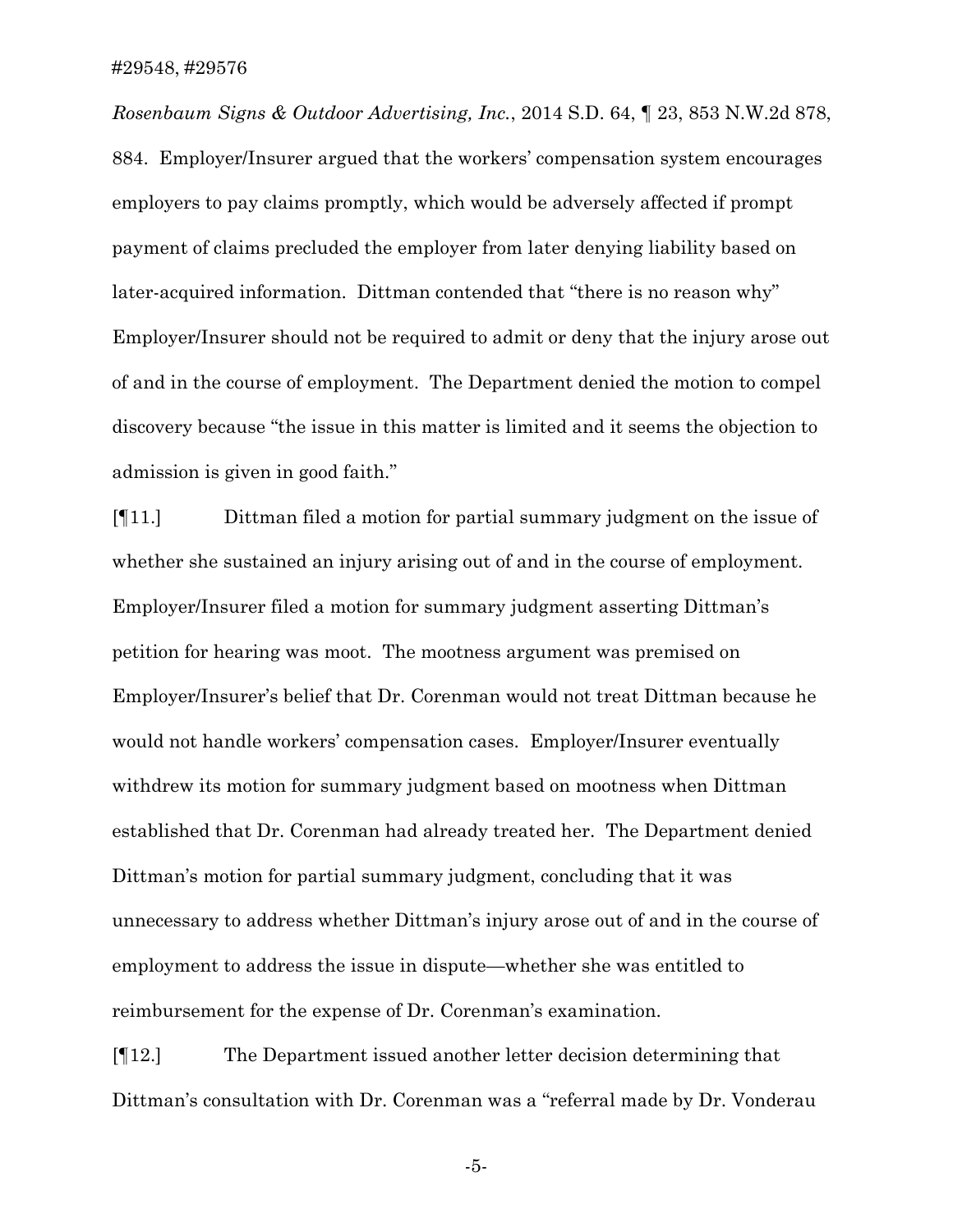and not a request for a second opinion sought by Dittman under SDCL 62-4-43." Three days later, the Administrative Law Judge (ALJ) signed an order which specified that the letter decision constituted the Department's findings of fact and conclusions of law and ordered that the "visit with Dr. Corenman was a compensable referral under SDCL 62-4-43." Employer/Insurer then submitted a letter inquiring about the ALJ's intended process for entry of findings of fact and conclusions of law. The letter also noted that the decision did not address whether the referral to an out-of-plan provider was proper. After receiving that letter, the ALJ issued an order vacating the prior order and establishing a schedule for submitting proposed findings and conclusions. The parties submitted their proposed findings and conclusions. The ALJ then issued an amended letter decision expanding and revising the analysis of the referral issue. The ALJ determined that although Dr. Vonderau referred Dittman to Dr. Corenman, "Dittman is responsible for the evaluation and related expenses of treatment by Dr. Corenman" because he was an out-of-plan provider. The ALJ entered findings of fact, conclusions of law, and an order effectuating the amended letter decision. Dittman appealed that decision to the circuit court.

[¶13.] After considering the parties' briefs, the circuit court issued a memorandum decision in which it determined that the Department erred by not deciding compensability. The circuit court determined that Employer/Insurer had denied compensability, reversed the Department's contrary determination that Employer/Insurer had not entered a "true denial," and affirmed the Department's decision that Dr. Corenman's expenses were the result of a referral by Dr. Vonderau

-6-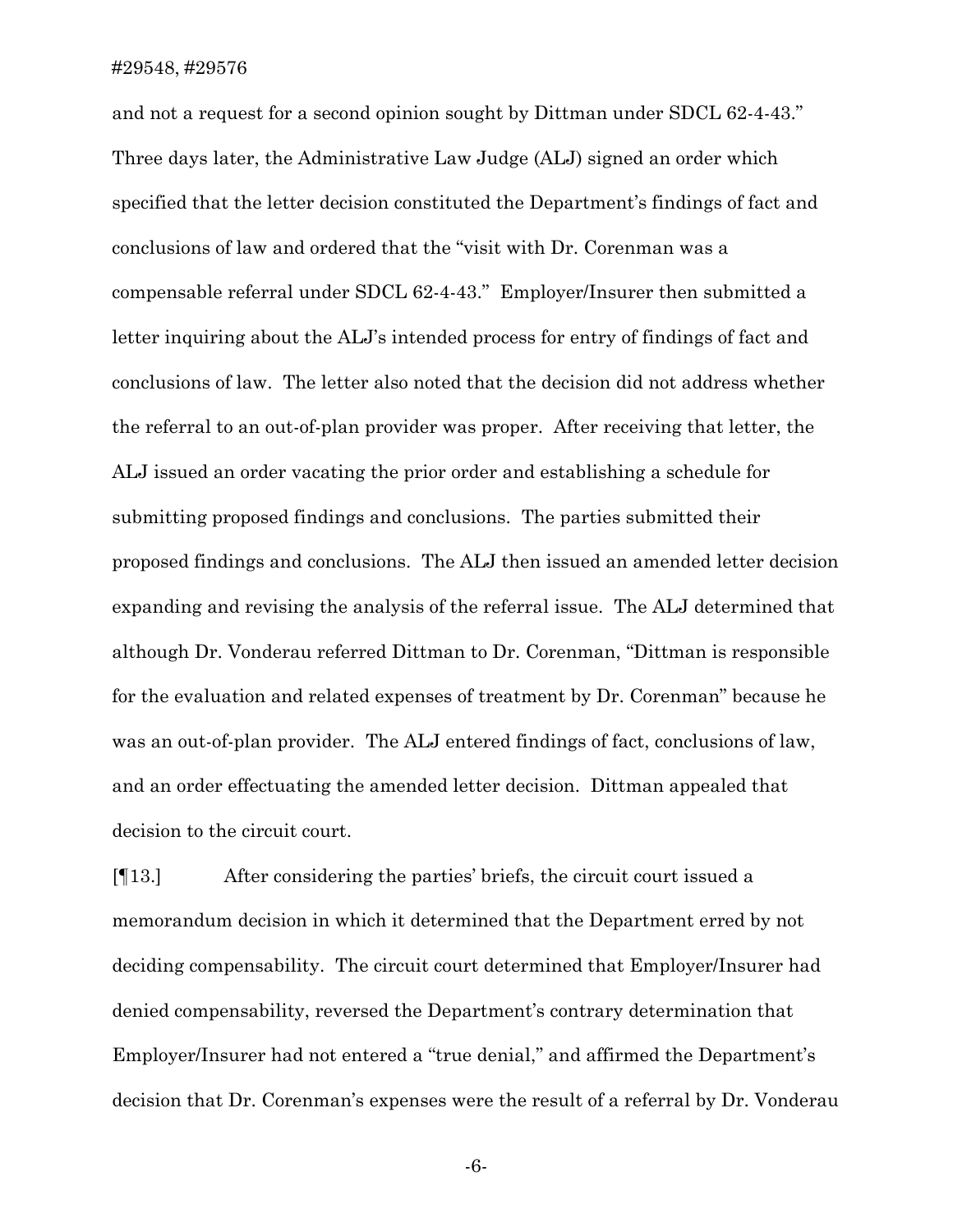rather than Dittman seeking a second opinion. Finally, the circuit court noted that, under the regulations, Employer/Insurer would be responsible for the expenses of a referral to an out-of-plan provider if the referral fell within one of the exceptions to ARSD 47:03:04:05—such as a denial of compensability.<sup>[2](#page-7-0)</sup> The circuit court remanded to the Department for further proceedings.

[¶14.] Upon remand to the Department, Employer/Insurer filed a motion seeking leave to file an amended answer. They argued that "Employer and Insurer have not disputed Claimant sustained a workplace injury and have never denied the compensability of Claimant's claim." They claimed they should be allowed to amend their amended answer "to confirm and clarify their position on this issue." Dittman objected to this request. She also filed a renewed motion for partial summary judgment and a new motion for summary judgment regarding her average weekly wage determination. Despite the circuit court's decision, Employer/Insurer again argued that "[e]ven on remand, resolution of this issue is still unnecessary and is not a justiciable issue because it is moot."

#### <span id="page-7-0"></span>2. ARSD 47:03:04:05 provides in pertinent part:

A medical provider who is not a participating provider in the case management plan may provide medical services to an employee in any of the following circumstances . . .

<sup>(4)</sup> When compensability for an injury or disability is denied by the insurer. The employer is liable for reasonable and necessary medical services if the injury or disability is later determined compensable. At the point that the injury or disability is accepted as compensable by the insurer or is determined to be compensable, the medical provider must comply with the requirements of § 47:03:04:06.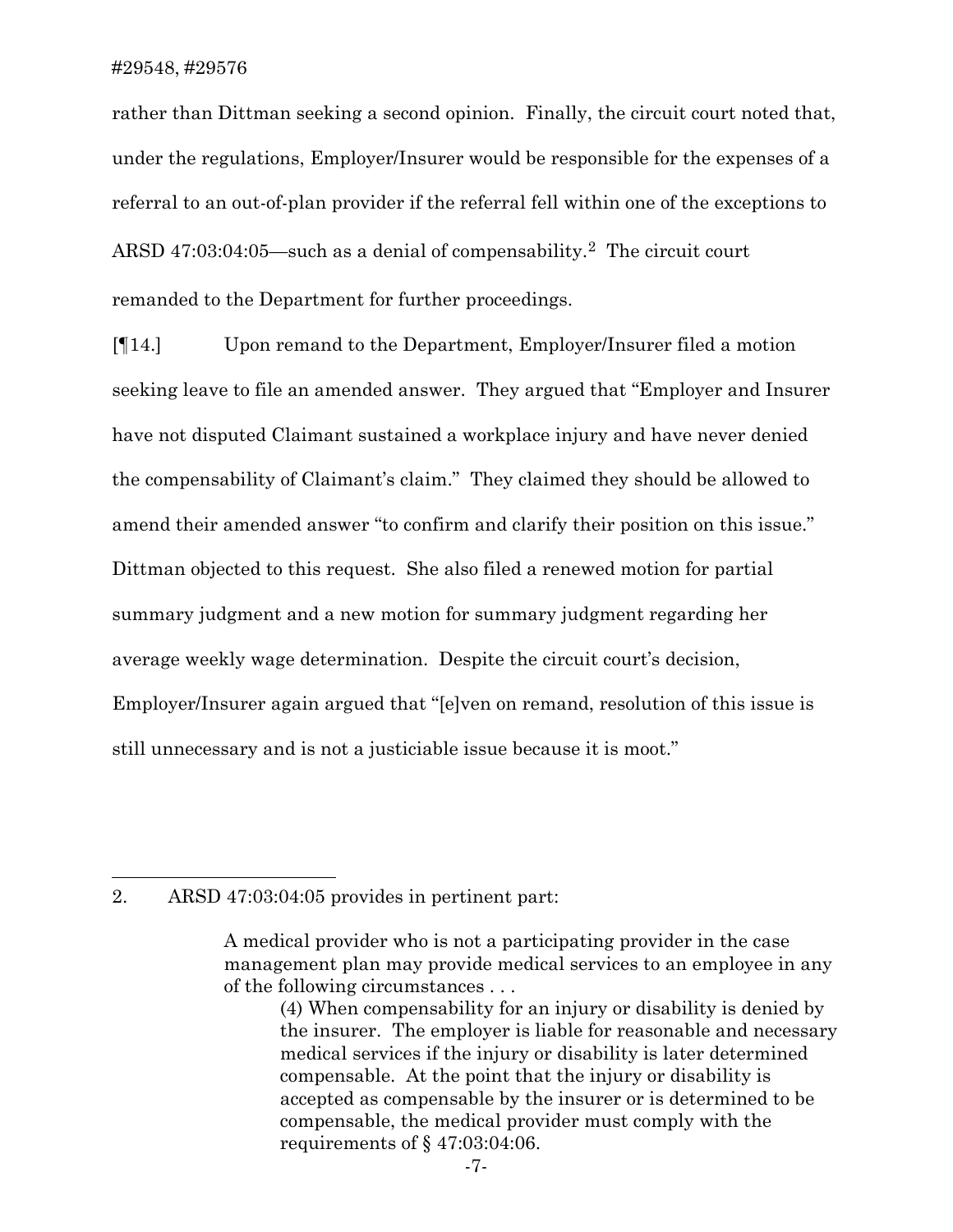[¶15.] The ALJ granted Employer/Insurer's motion to file an amended answer. After filing the answer, Employer/Insurer also filed a motion for summary judgment asserting that because Dr. Corenman was an out-of-plan provider, his expenses did not constitute compensable care unless justified under one of the exceptions outlined in ARSD 47:03:04:05.

[¶16.] On August 3, 2020, the ALJ issued a letter decision addressing several pending motions. The ALJ reasoned that the circuit court had relied on the language of Employer/Insurer's original answer when discussing whether there had been a denial of compensability. The ALJ explained that Employer/Insurer had "clarified their position and Amended the Answer to reflect that they do not deny compensability." The ALJ concluded that because of the filing of the amended answer, there was no remaining "controversy regarding benefits." As a result, the ALJ concluded there was "no controversy affecting Dittman's rights" for the Department to decide and denied Dittman's renewed motion for summary judgment.

[¶17.] The ALJ then addressed Employer/Insurer's motion for summary judgment. After noting that Dr. Corenman is an out-of-plan provider under the managed care plan applicable to Dittman, the ALJ discussed the application of ARSD 47:03:04:05. The ALJ determined that the first three exceptions contained therein were not applicable. The ALJ determined that ARSD 47:03:04:05(4) "no longer applies as the Amended Answer has clarified that Employer and Insurer do not deny compensability . . . ." Based on that determination, the ALJ concluded "that the issue of the referral to Dr. Corenman has been resolved, and, with the

-8-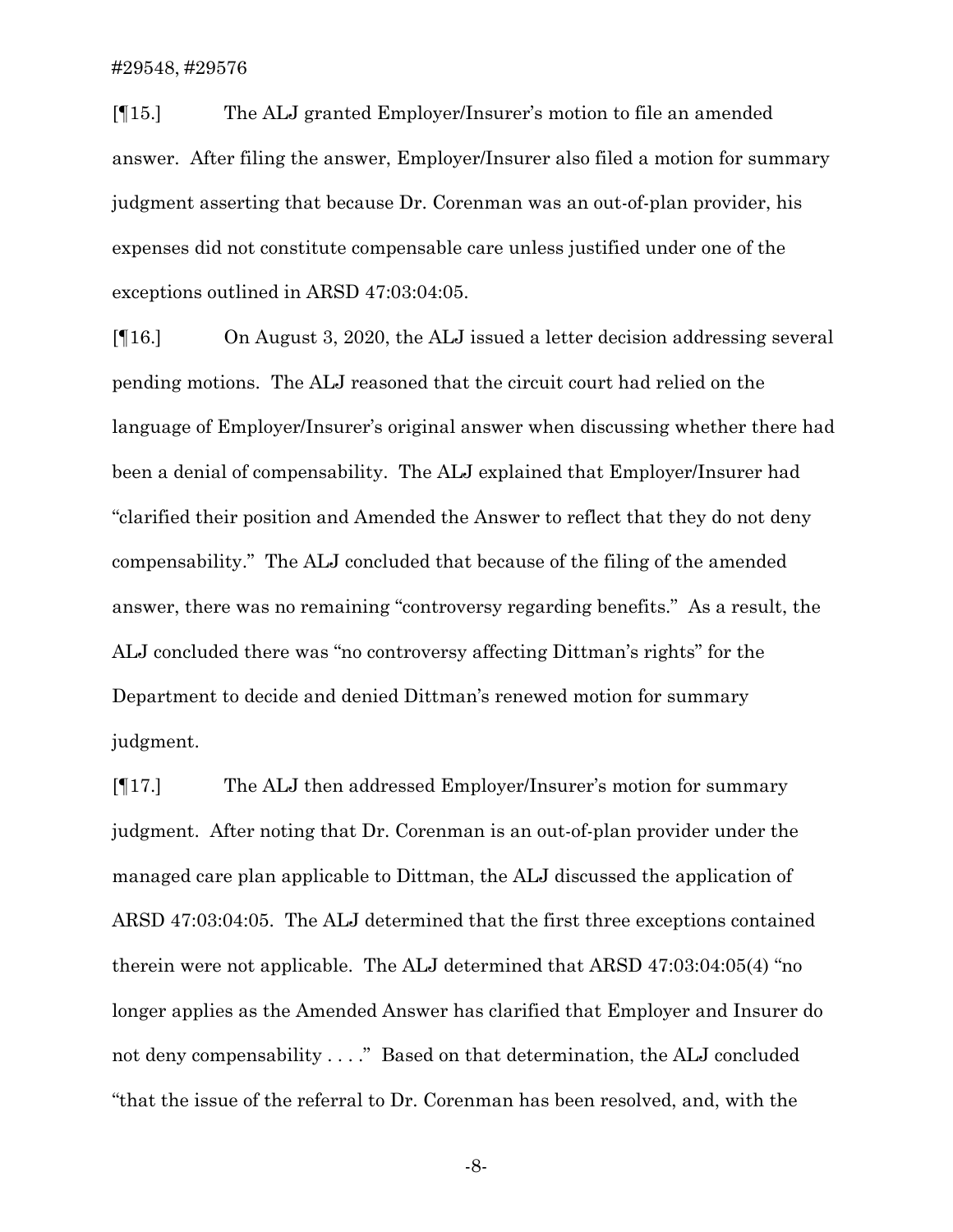amendment to the Answer, the issue of compensability is not ripe for adjudication." The ALJ granted Employer/Insurer's motion for summary judgment. The ALJ also addressed Dittman's motion for partial summary judgment regarding her average weekly wage determination and decided Dittman's bonuses were discretionary and consequently should not be included in the calculation to determine her average weekly wage.

[¶18.] Both parties submitted proposed findings of fact and conclusions of law related to the ALJ's letter decision on August 3, 2020. The ALJ entered findings of fact, conclusions of law, and an order on September 21, 2020. Dittman again appealed to the circuit court, and after hearing oral arguments, the circuit court issued a memorandum decision. First, the circuit court determined that the Department did not abuse its discretion by granting the motion to file an amended answer. Second, the circuit court affirmed the Department's decision to grant Employer/Insurer's motion for summary judgment. It first noted that there was no dispute that Dr. Corenman was an out-of-plan provider. The circuit court then addressed ARSD 47:03:04:05(4), which would make Employer/Insurer liable for the expense of an out-of-plan provider if they had denied compensability. The circuit court decided this regulation was not applicable because Employer/Insurer did not deny compensability in their amended answer. Third, the circuit court affirmed the Department's determination that Dittman's bonuses were discretionary and thus not usable to determine her average weekly wage. The circuit court entered an order affirming the Department's decision. Dittman appeals. Employer/Insurer

-9-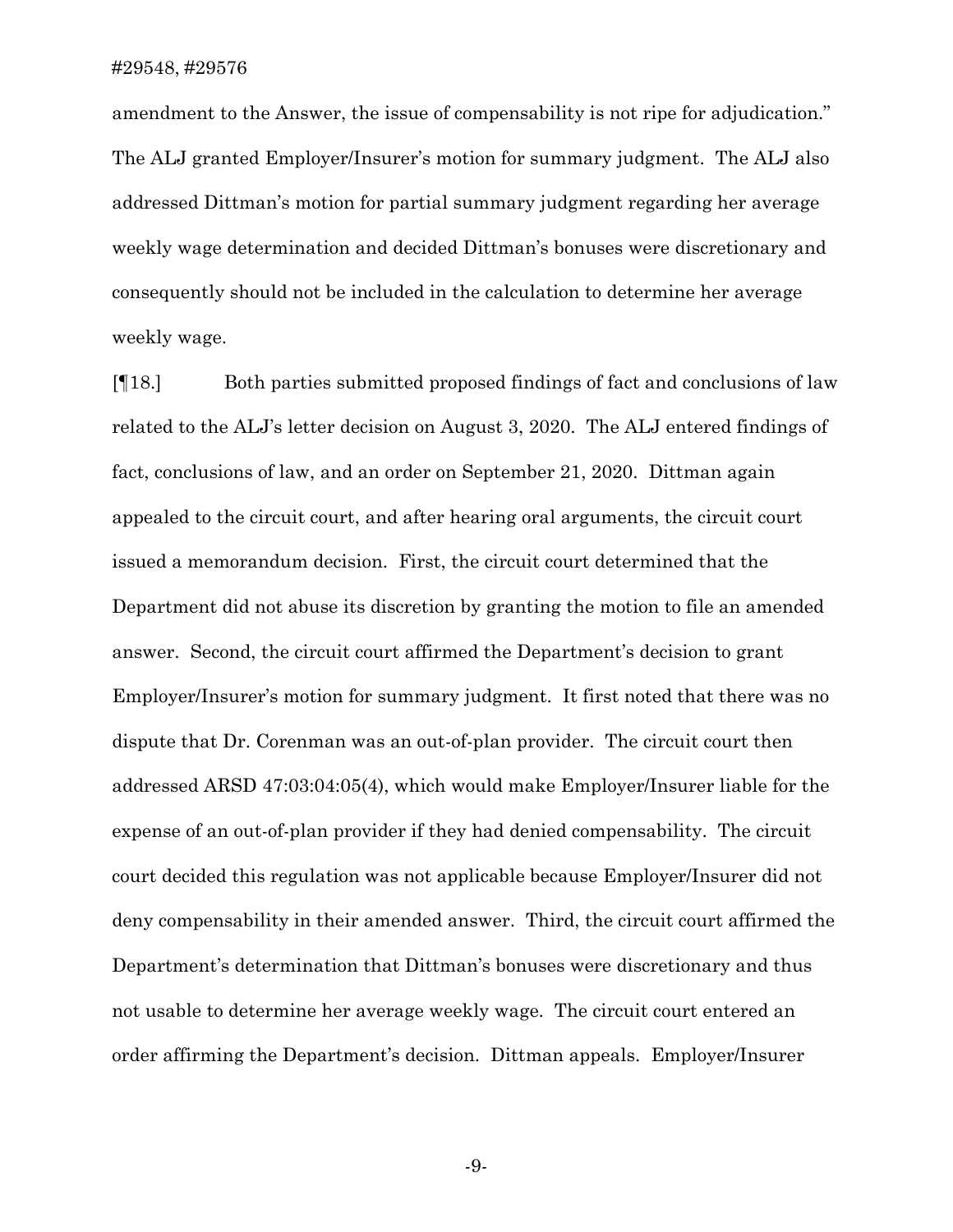filed a notice of review regarding the circuit court's determination that Dr. Vonderau had made a referral to Dr. Corenman.

## **Analysis and Decision**

# *1. Whether the Department erred when it determined that Dr. Vonderau made a referral to Dr. Corenman.*

[¶19.] On notice of review, Employer/Insurer argues that Dr. Vonderau's "referral" to Dr. Corenman did not constitute a "referral" because it was for a second opinion at Dittman's request.

[¶20.] SDCL 62-4-43 provides that an employee may initially select their medical practitioner or surgeon. It further provides that the chosen practitioner "may arrange for any consultation, referral, or extraordinary or other specialized medical services as the nature of the injury shall require." *Id.* Moreover, "[t]he employer is not responsible for medical services furnished or ordered by any medical practitioner or surgeon or other person selected by the employee in disregard of this section." *Id.* Lastly, "[a]n employee may seek a second opinion without the employer's approval at the employee's expense." *Id.*

[¶21.] "Second opinion" is not defined in SDCL 62-4-43 but is defined in two statutes within SDCL Title 58 (governing insurance generally) as:

> an opportunity or requirement to obtain a clinical evaluation by a provider other than the one originally making a recommendation for a proposed health care service to assess the medical necessity and appropriateness of the initial proposed health care service[.]

SDCL 58-17H-1(30); SDCL 58-17I-1(34). "Whenever the meaning of a word or phrase is defined in any statute such definition is applicable to the same word or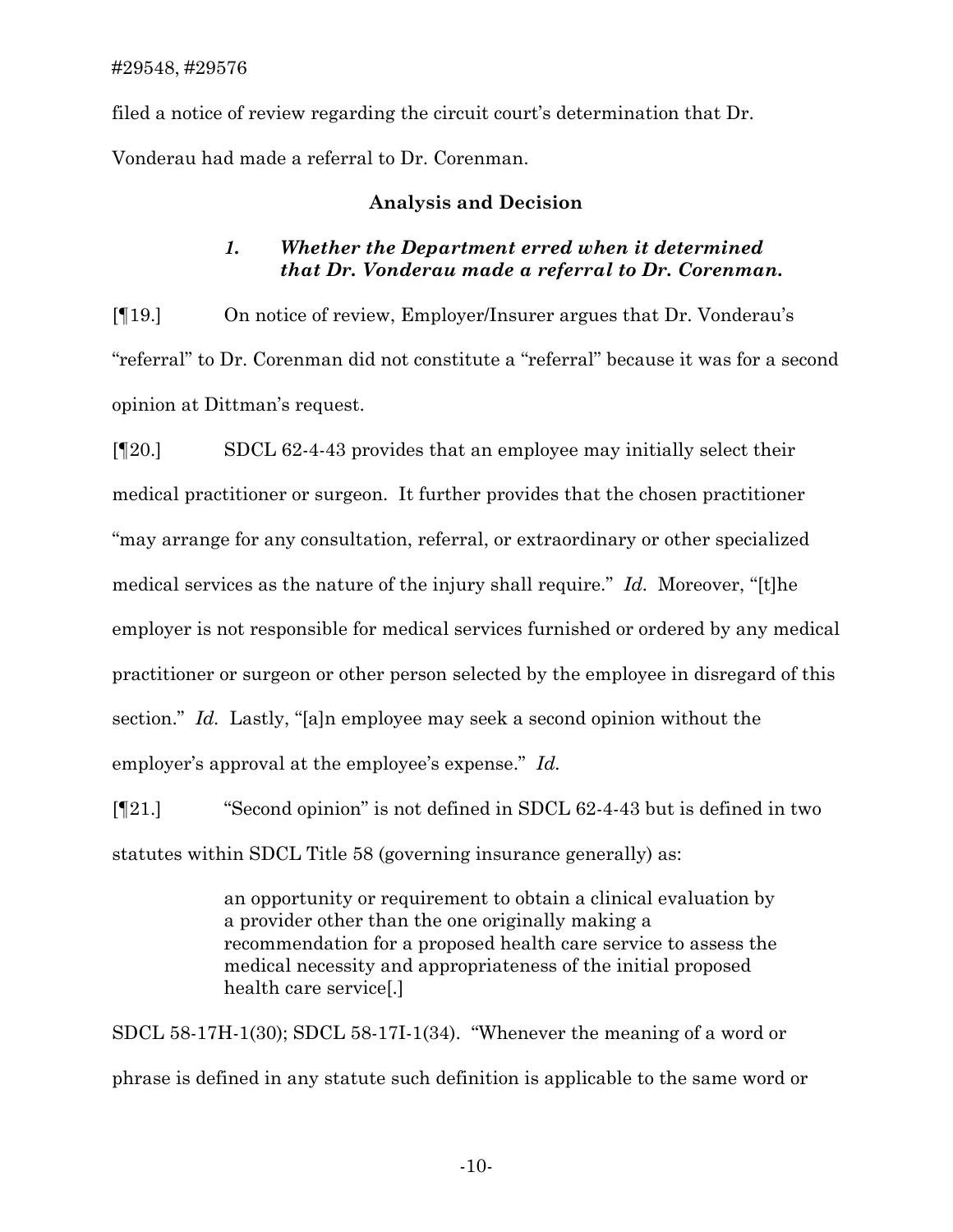phrase wherever it occurs except where a contrary intention plainly appears." SDCL 2-14-4.

[¶22.] It is undisputed that Dittman located Dr. Corenman and suggested to Dr. Vonderau that she would like a referral. Dr. Vonderau subsequently referred Dittman to Dr. Corenman because he determined it was reasonable and necessary because the conservative care Dittman had been receiving was not providing her with sufficient relief.

[¶23.] The Department found that Dr. Vonderau referred Dittman to Dr. Corenman. His referral was based on his determination that it was "reasonable and necessary" based on his assessment that it was "very reasonable" for Dittman to talk to a surgeon because she was not receiving relief from conservative care and was experiencing adverse side effects from her prescribed pain medications. Employer/Insurer did not contend that Dr. Vonderau's referral was made for any other purpose. Because the Department determined that Dr. Vonderau made the referral, the question became whether the Employer/Insurer was responsible for expenses related to the referral because it had denied compensability. We conclude that the circuit court did not err in determining that the Department correctly applied the law when evaluating whether Dr. Vonderau made a referral.

## *2. Whether the Department erred in granting Employer/Insurer's motion for summary judgment.*

[¶24.] Dittman argues that ARSD 47:03:04:05(4) entitled her to receive treatment from a provider outside her managed care plan because Employer/Insurer denied compensability at the time she received the referral to Dr. Corenman.

-11-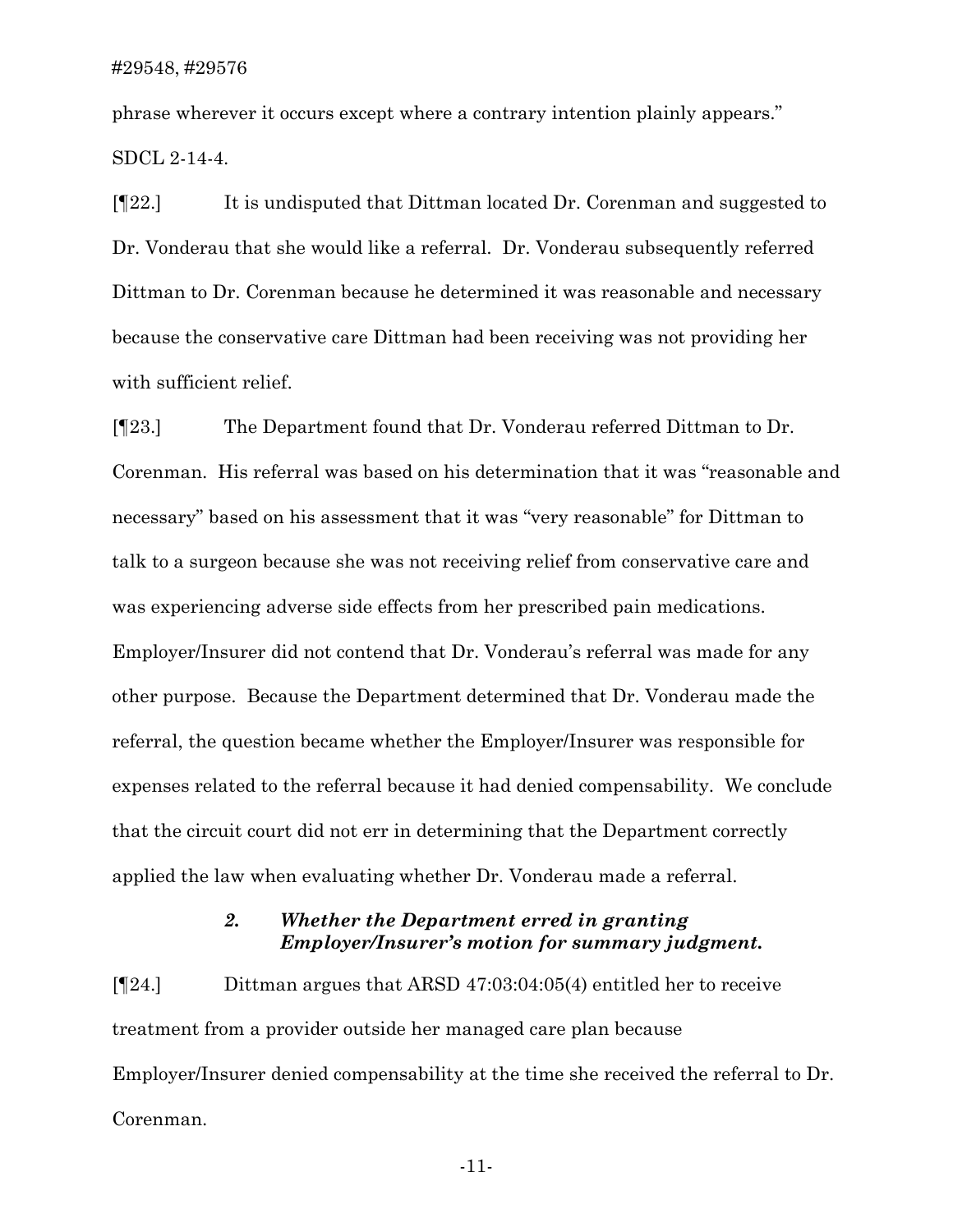[¶25.] The Department can properly award summary judgment "if the pleadings, depositions, answers to interrogatories, and admissions on file, together with the affidavits, if any, show that there is no genuine issue as to any material fact and that the moving party is entitled to a judgment as a matter of law." ARSD 47:03:01:08. In reviewing summary judgment, this Court:

> must determine whether the moving party demonstrated the absence of any genuine issue of material fact and showed entitlement to judgment on the merits as a matter of law. The evidence must be viewed most favorably to the nonmoving party and reasonable doubts should be resolved against the moving party. The nonmoving party, however, must present specific facts showing that a genuine, material issue for trial exists. Our task on appeal is to determine only whether a genuine issue of material fact exists and whether the law was correctly applied. If there exists any basis which supports the ruling of the trial court, affirmance of a summary judgment is proper.

*Brandt v. Cnty. of Pennington*, 2013 S.D. 22, ¶ 7, 827 N.W.2d 871, 874 (citation omitted). This Court conducts that review de novo. *Voeller v. HSBC Card Servs., Inc.*, 2013 S.D. 50, ¶ 6, 834 N.W.2d 839, 843.

[¶26.] Since 1995, workers' compensation insurance policies must include a case management plan. SDCL 58-20-24. Under ARSD 47:03:04:05(4), "[a] medical provider who is not a participating provider in the case management plan may provide medical services to an employee . . . [w]hen compensability for an injury or disability is denied by the insurer."

[¶27.] Here, Employer/Insurer denied compensability. In its original answer to Dittman's Petition seeking benefits associated with her referral to Dr. Corenman, Employer/Insurer alleged Dittman's petition failed to state a claim upon which relief could be granted and denied "each and every allegation in the Petition unless

-12-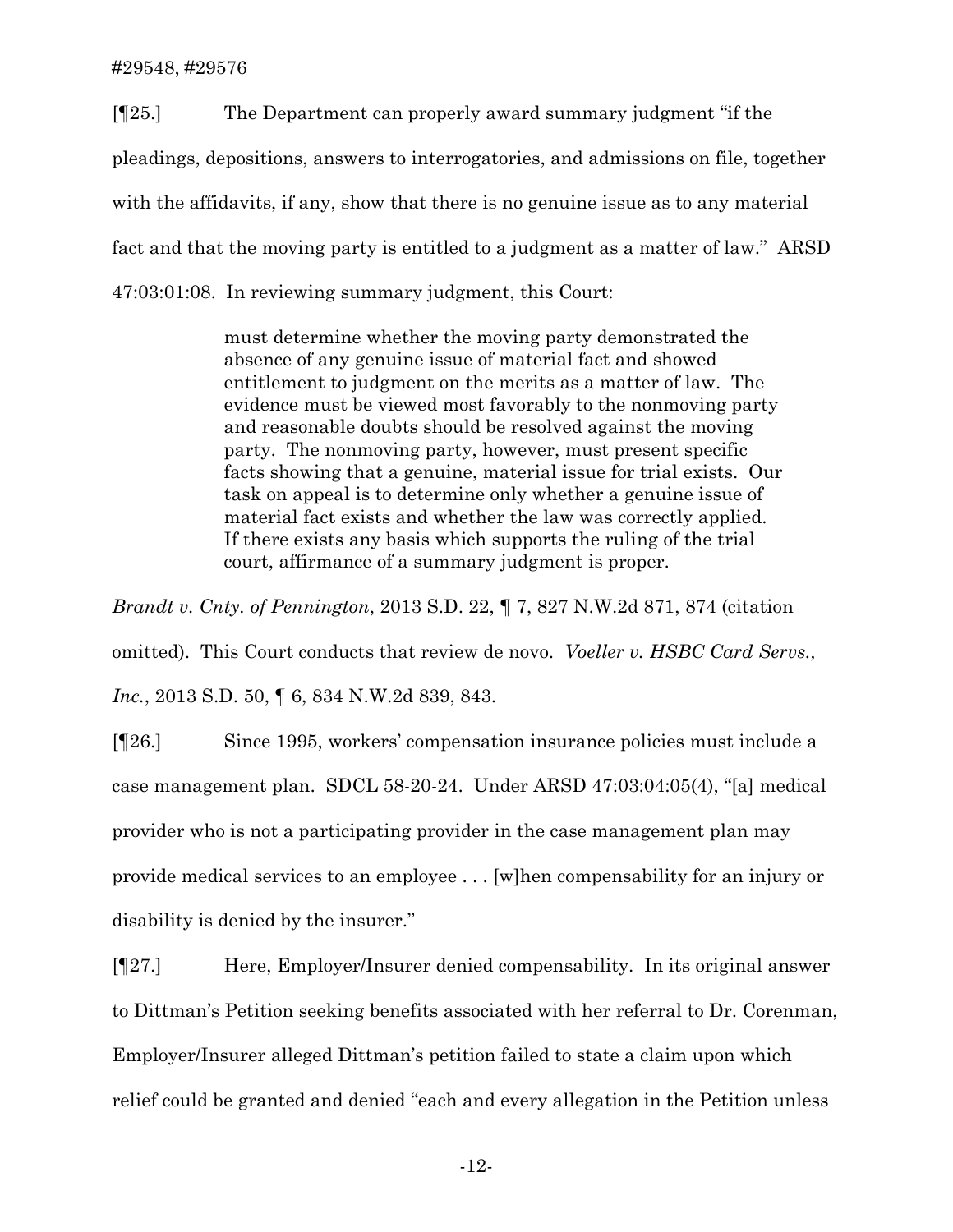specifically admitted or qualified." With respect to Dittman's claims of work-related injury and notice to Employer, Employer/Insurer "admit[ted] only that on or about February 17, 2017, Claimant *reported* to Employer that she *claimed* to have suffered an injury to her low back arising out of and in the course of employment." (Emphasis added.) Employer/Insurer claimed "that all workers' compensation benefits to which Claimant has demonstrated entitlement and of which they are aware have been paid." The initial answer can only be read as a denial by Employer/Insurer that Dittman's injury was compensable.

[¶28.] Long after Employer/Insurer denied compensability and the referral occurred, the Department allowed Employer/Insurer to amend their answer and accepted their assertion that they had never denied compensability.[3](#page-13-0) Despite the amended answer, the fact remains that Employer/Insurer initially denied and continued to deny the compensability of Dittman's claim from the time of its original answer through the time that Dr. Vonderau made the referral and Dr. Corenman performed Dittman's surgery. As Dittman's treating physician, Dr. Vonderau could refer her to Dr. Corenman. SDCL 62-4-43. Because Employer/Insurer denied compensability of the expenses associated with Dr. Vonderau's referral to Dr. Corenman, ARSD 47:03:04:05(4) authorizes Dr. Corenman's medical services even though he was an "out-of-network provider." We

<span id="page-13-0"></span><sup>3.</sup> Dittman also challenges the Department's decision to allow Employer/Insurer to amend their answer to "clarify" that they had never denied compensability. Because we conclude that the position taken by Employer/Insurer in its amended answer is immaterial to the question whether compensability was denied at the time of Dr. Vonderau's referral to Dr. Corenman, we need not address this additional argument.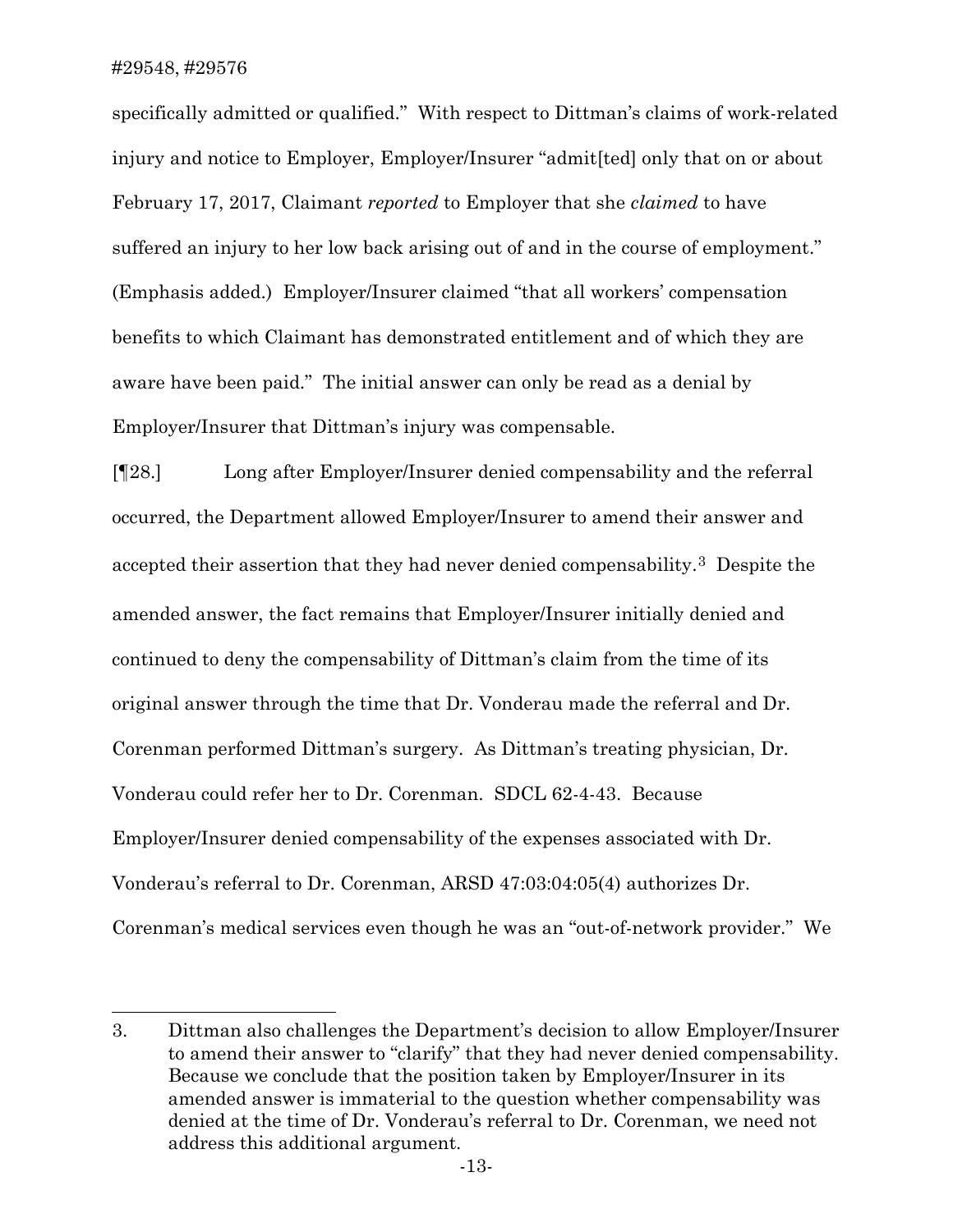reverse the circuit court's decision affirming the Department's entry of summary judgment and remand for further proceedings consistent with this decision and ARSD 47:03:04:05.

# *3. Whether the Department erred by not including Dittman's bonuses when calculating her average weekly wage.*

[¶29.] The parties agree that Dittman received two bonuses worth a total of \$1,000 because she accepted employment for a hard-to-fill position. Dittman argues that the Department erred when it excluded those bonuses in calculating her average weekly wage. Questions of law are reviewed de novo in workers' compensation proceedings, and "[m]ixed questions of law and fact are also fully reviewable." *Billman v. Clarke Mach., Inc.*, 2021 S.D. 18, ¶ 22, 956 N.W.2d 812, 819 (citation omitted).

[¶30.] The average weekly wage of an employee for workers' compensation purposes is based on the employee's "earnings." SDCL 62-1-1(3). "Earnings" are defined in SDCL  $62-1-1(6)$ .<sup>4</sup> The primary purpose of workers' compensation is to compensate the employee fairly for her loss of income-earning ability. *Caldwell v.* 

<span id="page-14-0"></span><sup>4.</sup> SDCL 62-1-1(6) provides:

<sup>&</sup>quot;Earnings," the amount of compensation for the number of hours commonly regarded as a day's work for the employment in which the employee was working at the time of the employee's injury. It includes payment for all hours worked, including overtime hours at straight-time pay, and does not include any sum which the employer has been accustomed to pay the employee to cover any special expense entailed by the employee by the nature of the employment; wherever allowances of any character made to an employee in lieu of wages are specified as a part of the wage contract, the allowances shall be deemed a part of the employee's earnings[.]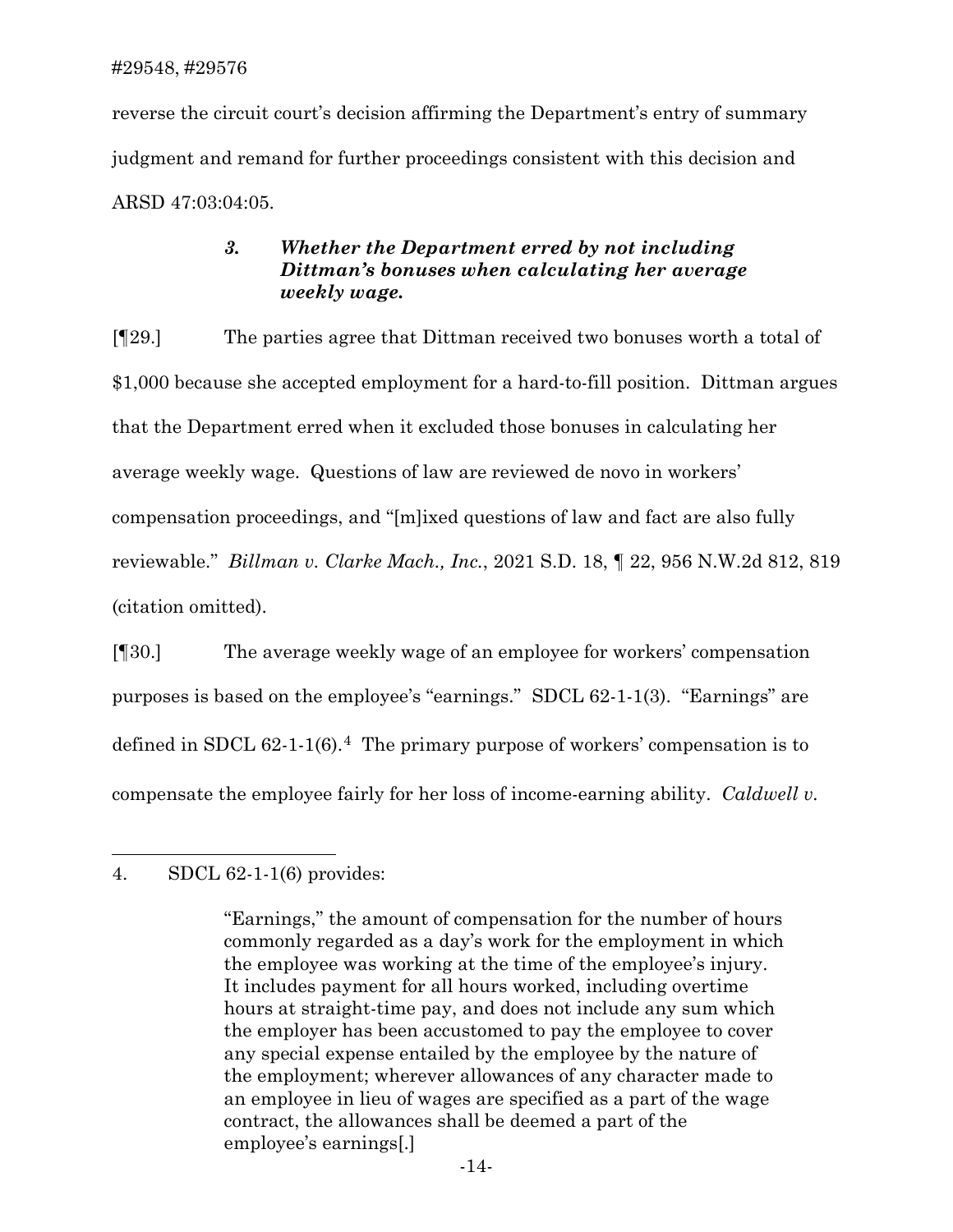*John Morrell & Co.*, 489 N.W.2d 353, 362 (S.D. 1992). "In computing actual earnings as the beginning point of wage-basis calculations, there should be included not only wages and salary *but anything of value received as consideration for the work*, as, for example, tips, bonuses, commissions and room and board, [which] constitut[e] real economic gain to the employee." 8 Arthur Larson et al., *Larson's Workers' Compensation Law* § 93:01[2][a] (2021) (emphasis added).

[¶31.] Relying on Larson's principle that "earnings" should be based on value received for work performed, the Department has issued a declaratory ruling that nondiscretionary bonuses owed to an employee are included in computing the average weekly wage, while discretionary bonuses are not included. *See Declaratory Ruling re: SDCL 62-1-1(6),* 3–4 (2014). The Department reasoned that nondiscretionary bonuses include things such as "seniority pay, longevity pay, or bonuses paid out based on the claimant's having met individual performance goals." *Id.* Discretionary bonuses include one-time payments without regard to the employee's performance, including signing or hiring bonuses. *Id.*

[¶32.] The Department determined that Dittman's bonuses were discretionary and consequently could not be used to calculate her average weekly wage. Because there was no dispute about the nature of the bonuses paid to Dittman, the Department simply analyzed those bonuses utilizing the guidance of the Department's *Declaratory Ruling re: SDCL 62-1-1(6)*. Dittman contends the analysis the Department employed in that declaratory ruling is wrong. We disagree.

-15-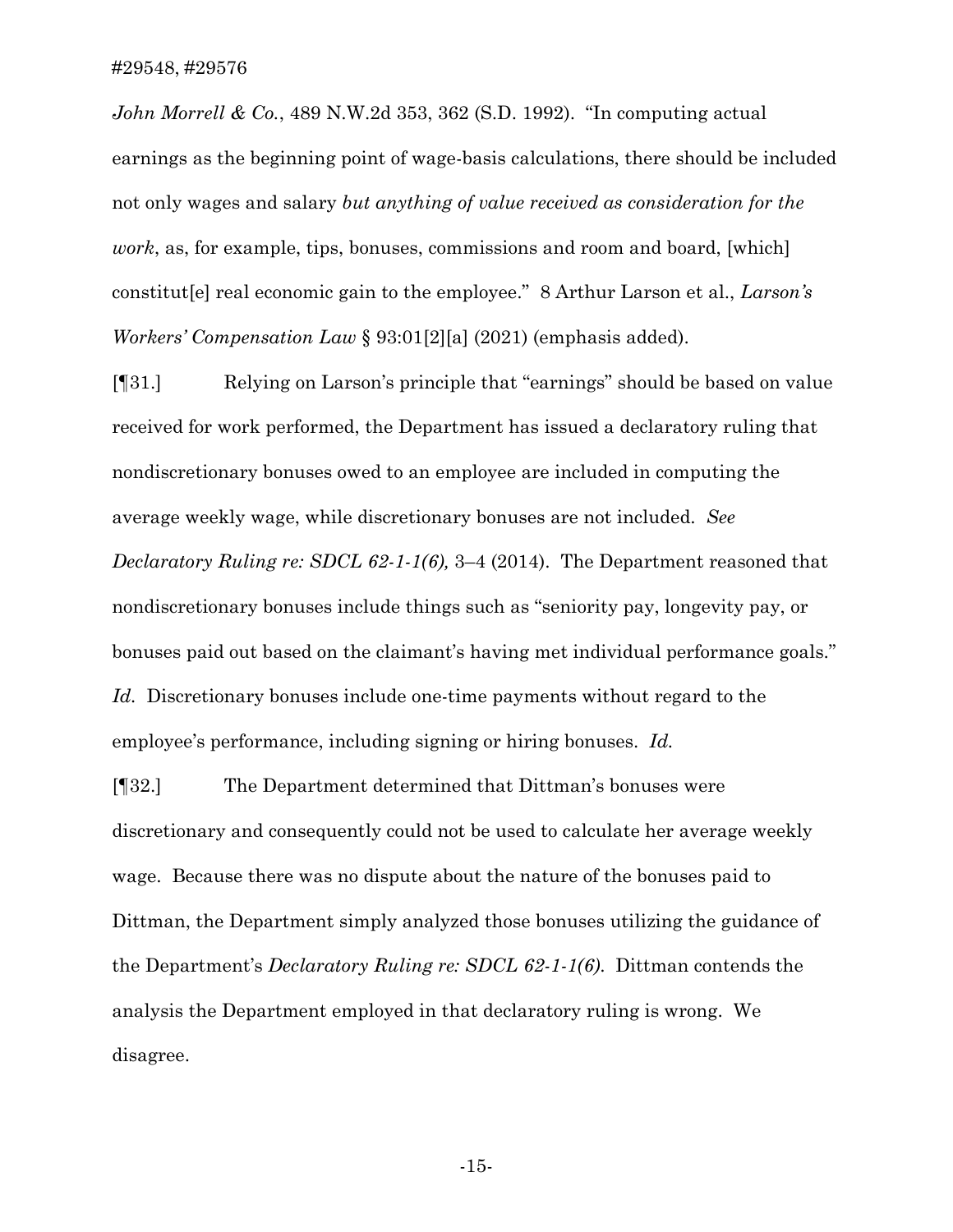[¶33.] The underlying premise of the declaratory ruling, which we conclude is sound, is that bonuses based on performed work are not discretionary and should be used in assessing the average weekly wage. *See Denim Finishers, Inc. v. Baker*, 757 S.W.2d 215, 216 (Ky. Ct. App. 1988) (holding that a bonus based on employee achieving an output standard was included in average weekly wage); *Smith v. State, Dep't of Highways*, 370 So. 2d 1295, 1296–98 (La. Ct. App. 1979) (bonus which fluctuated based on employer profitability was not part of worker's average weekly wage).

[¶34.] The bonuses paid to Dittman were designed to encourage applications for a hard-to-fill position. Although they were paid over two pay periods, they were not based on her hours worked or the quality of her work performed. Unlike an annual bonus, these two bonuses were not part of Dittman's continuing compensation plan. The bonuses were special events unrelated to Dittman's work performance, efforts, or achievements. The bonuses do not represent an amount Dittman was receiving for her hours and weeks worked. The Department's ruling regarding Dittman's bonuses was consistent with the Department's *Declaratory Ruling re: SDCL 62-1-1(6).* The circuit court correctly affirmed the Department's ruling regarding Dittman's bonuses.

#### **Conclusion**

[¶35.] We affirm the Department's determination that Dr. Vonderau's referral to Dr. Corenman was authorized by SDCL 62-4-43. However, we reverse the Department's grant of summary judgment denying compensation for Dr. Corenman's medical services and remand for further proceedings consistent with

-16-